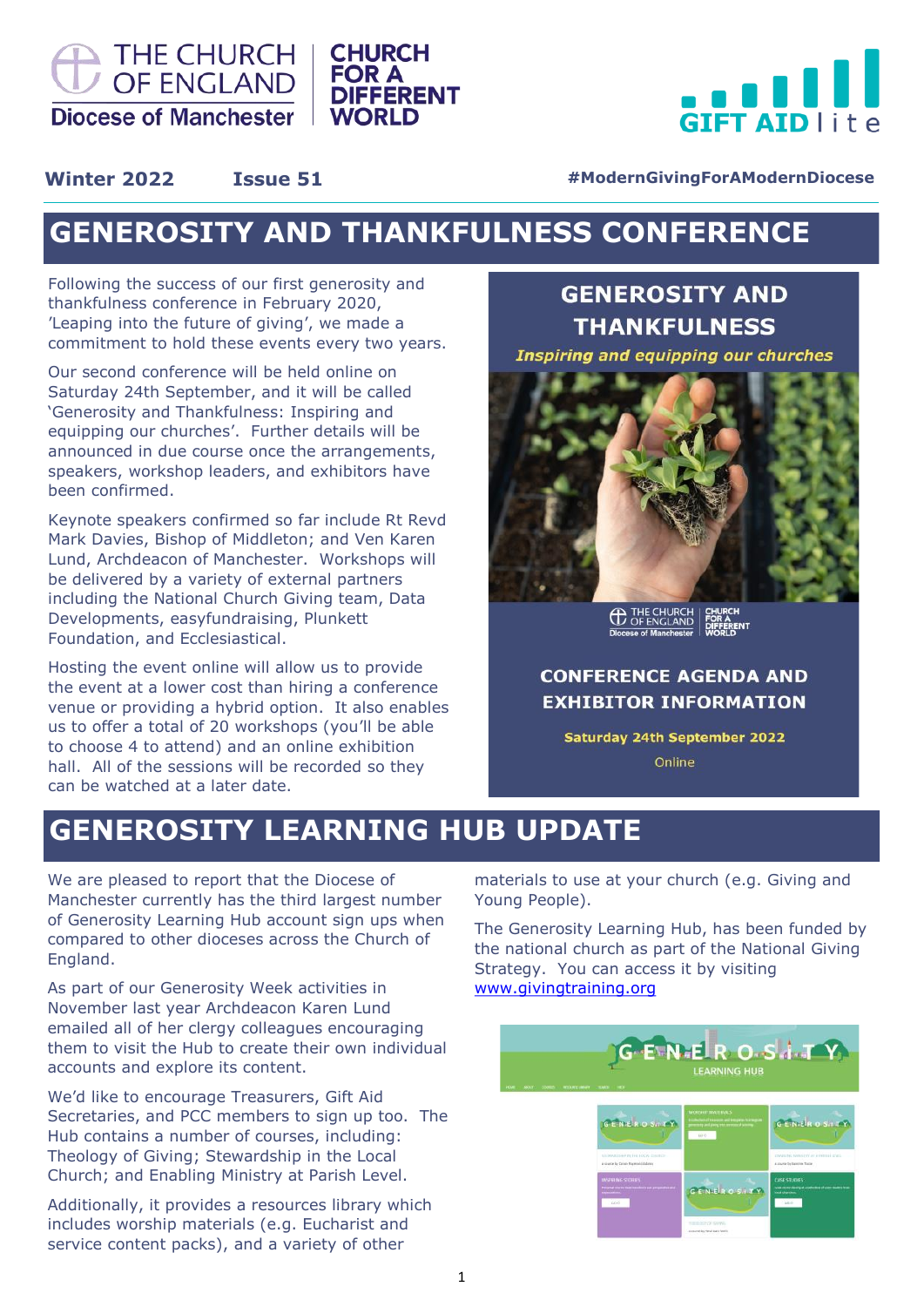# **UPCOMING TRAINING DATES**

Many of our training dates are already confirmed up to the end of 2022. There will be other course topics for clergy and laity, and they will be announced in due course.

You can reserve your places to attend the following courses by clicking on the hyperlinks in each section.

### • **GENEROSITY AND THANKFULNESS AT YOUR CHURCH: SELF-ASSESSMENT TOOLKIT**



An opportunity to utilise the themes of the diocese's giving strategy to complete a selfassessment toolkit focusing on generosity and thankfulness at your church.

These online sessions will train facilitators to lead this process, which will enable your church to evaluate how it deals with generosity and thankfulness, what it would like to improve, and agree its future goals. It is a fully resourced toolkit to ensure it supports individuals who will be facilitating these discussions at each church, and will include guidance on how to run these sessions via online or face-to-face meetings. Hosted by Paul Bailey, Diocesan Giving Advisor.

The following dates are available:

[2 p.m. on Tuesday 7th June](https://www.eventbrite.co.uk/e/211770349817)

- [7 p.m. on Thursday 29th September](https://www.eventbrite.co.uk/e/211775615567)
- [2 p.m. on Tuesday 29th November](https://www.eventbrite.co.uk/e/211781643597)

• **HOW TO WRITE A SUCCESSFUL APPLICATION FOR EXTERNAL FUNDING**



This webinar will outline how your church can write applications for consideration by external funders, including organisations such as charitable trusts and foundations.

It will include the preparatory work required to

gather the necessary information before the writing process can start. Hints and tips will also be shared to enable your church to draft and submit funding proposals the recipient organisations will be interested in supporting.

The training will be delivered by Revd Paul Monk, Incumbent, Benefice of Clarksfield and Waterhead, and Heather Ford, Church Insurance Consultant, Ecclesiastical.

The following dates are available:

[7 p.m. on Thursday 9th June](https://www.eventbrite.co.uk/e/207885379767)

[2 p.m. on Tuesday 20th September](https://www.eventbrite.co.uk/e/207983784097)

[7 p.m. on Thursday 24th November](https://www.eventbrite.co.uk/e/207987776037)

### • **OPEN4COMMUNITY: HOW TO IDENTIFY NEW SOURCES OF FUNDING**

Open4Community, provided by Idox, is an external funding search facility which is free for parishes in the Diocese of Manchester to use. It is an excellent tool and all parishes are encouraged



to register and use it on a regular basis to gain the maximum benefit.

This webinar will explain how to: register to use Open4Community; search for potential funders and find out more about them; utilise the other tools provided; and set up regular email updates on potential funding sources.

Attendees will also have the opportunity to arrange a one-to-one consultation with Matt Godfrey from Idox. During a Zoom or Teams meeting, Matt will provide guidance on how to use the site's search function to identify potential sources of funding to support your church's mission and ministry in its local community.

The following dates are available:

#### [2 p.m. on Tuesday 24th May](https://www.eventbrite.co.uk/e/211117015677)

[7 p.m. on Thursday 8th September](https://www.eventbrite.co.uk/e/211126002557)

[2 p.m. on Tuesday 15th November](https://www.eventbrite.co.uk/e/211134568177)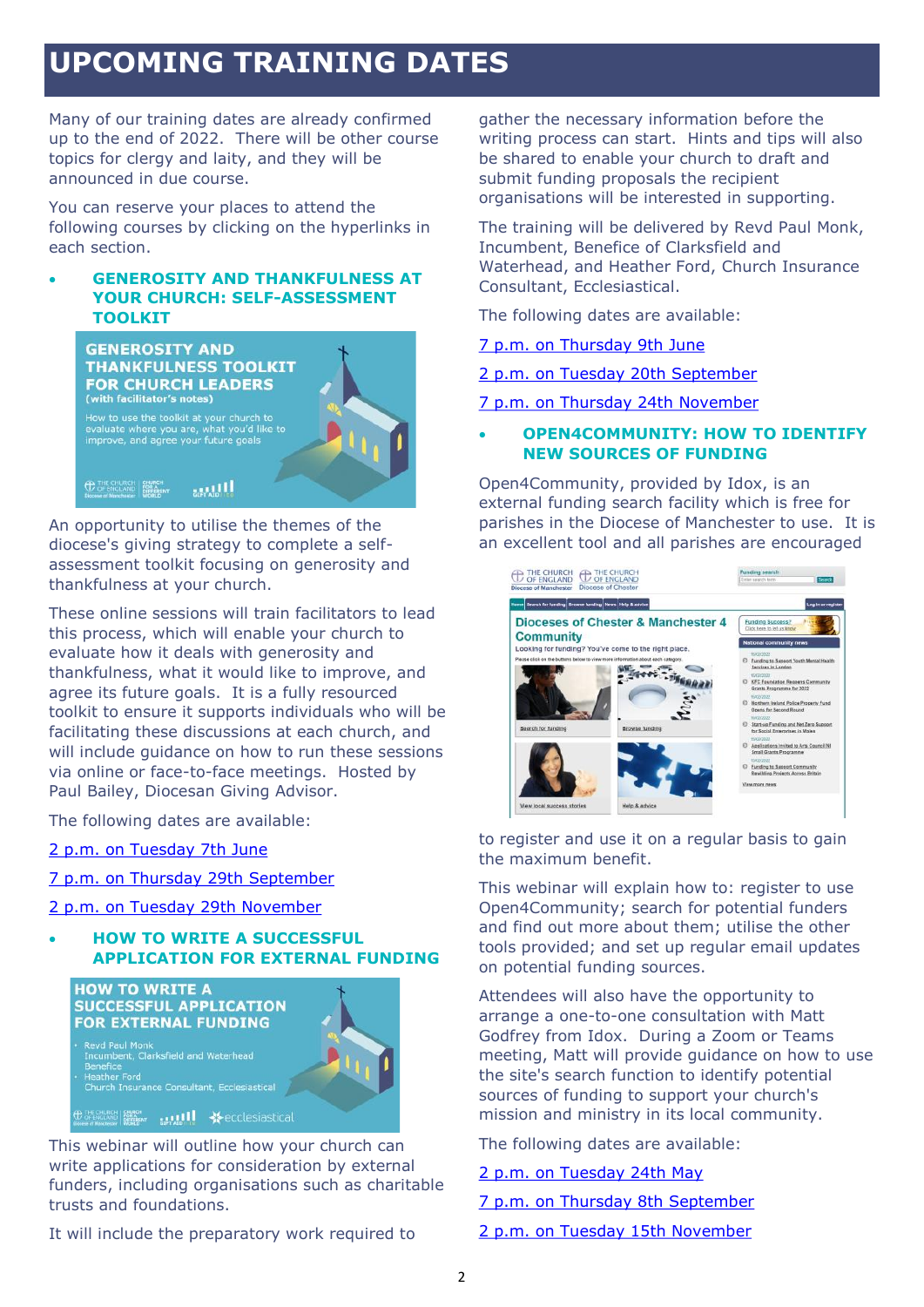### • **BEING A TREASURER: THE BASICS**

The role of a Treasurer varies between churches and can cover a wide remit of responsibilities. This course is structured around these five key areas:



Association of Church Accountants & Treasurers

Treasurer as Trustee – this section outlines the legal framework for charities and the duties of charity trustees, of whom the Treasurer may be one.

Treasurer as Bookkeeper – this section addresses day-to-day management of church finances and accounting, exploring the systems a church may have in place for routine operations and the basic principles of charity accounting.

Treasurer as Planner – this section is primarily about budgeting but also addresses some concepts of risk management.

Treasurer as Tax Optimiser – this section covers what charities need to know to take advantage of Gift Aid and GASDS, as well as a few points about VAT

Treasurer as Compliance Officer – this section covers the requirements on charities for preparation of their year-end documents and external scrutiny.

The training will be delivered by the Association of Church Accountants and Treasurers (ACAT), and staff from the Diocese of Manchester Finance Team will also be present to answer any questions relating to our local procedures. If you are not already aware of the diocese's block membership with ACAT this will be covered as well. Block membership provides Treasurers with free access to ACAT's full range of services, without the need to pay individually.

The sessions will take place over three days using Zoom, [Please sign up to the three sessions here.](https://www.eventbrite.co.uk/e/272779098627)

The dates and times are as follows:

10 a.m. on Saturday 14th May

7 p.m. on Tuesday 17th May

10 a.m. on Saturday 21st May

If you can't make one of the sessions they will be recorded and a link sent to you via email so you can watch it at a later date. The recordings will not be shared publicly via the diocese's YouTube channel.

#### • **USING MY GIVING ONLINE: THE BASICS**

This webinar from the Gift Aid Lite team is aimed at Gift Aid Secretaries, Treasurers, and other church volunteers, who have recently started using My Giving Online. Additionally, it will also be useful for more experienced users who need some additional support to increase their confidence when inputting their church's giving. You can reserve a place by clicking on the link below:

[7 p.m. on Wednesday 18th May](https://www.eventbrite.co.uk/e/296673196517) 

### • **GETTING STARTED WITH CONTACTLESS: THE BASICS**

Over the last ten years the use of cash has slowly diminished and now twice the value and volume of payments are made by digital methods compared to cash. With this in mind it's important to consider how people give to our churches, and how we can help them to give digitally.

Switching to using contactless giving can be an intimidating prospect. However, there is a lot of support available and in this webinar we will talk through the different solutions available on Parish Buying and help you navigate the best one for your church.

These sessions are provided by the National Giving Team, and the following dates are available:

[11 a.m. on Monday 28](https://churchofengland-org.zoom.us/webinar/register/WN_YnuHYJCvQU-DgXzKaMebKQ?fbclid=IwAR0LWvIfqv3fDbc2iFnXbl2I5JEXg8R4qYlPyLInLEuxwy9iGTzwZallo1g)<sup>th</sup> March

[3 p.m. on Wednesday 27](https://churchofengland-org.zoom.us/webinar/register/WN_TG0LeSyTQpWqRpsLh9aNBA?fbclid=IwAR0peLpWkqyxLI71uAvmQeeh_Y6Oiu6qs6QkjpXHvAh-_jsMTe3tI3iMB0o)<sup>th</sup> April

### • **GENEROSITY AND THANKFULNESS TRAINING DATES LEAFLET**

A leaflet containing all of the generosity and thankfulness training dates confirmed so far during 2022 has been recently sent out via email (see below). Over 620 clergy and lay postholders should have received a copy in their inbox. The email included a request to share this information amongst PCC members and parishioners. So, please ask for a copy to be sent to you if you haven't received it yet.

| THE CHURCH<br>OF ENGLAND<br>Diocese of Manchester                                                                                                                                                                                                                                                                                                                                                                                                                                                                                                                                                                                                                                                                                                                                 | CHURCH<br>DIFFERENT<br>WORLD |                                                                                                                                        |
|-----------------------------------------------------------------------------------------------------------------------------------------------------------------------------------------------------------------------------------------------------------------------------------------------------------------------------------------------------------------------------------------------------------------------------------------------------------------------------------------------------------------------------------------------------------------------------------------------------------------------------------------------------------------------------------------------------------------------------------------------------------------------------------|------------------------------|----------------------------------------------------------------------------------------------------------------------------------------|
| Please click other blue underlined hyperlinks to book your places.                                                                                                                                                                                                                                                                                                                                                                                                                                                                                                                                                                                                                                                                                                                |                              | <b>GENEROSITY AND THANKFULNESS TRAINING COURSES IN 2022</b>                                                                            |
| <b>NAME AND DESCRIPTION</b>                                                                                                                                                                                                                                                                                                                                                                                                                                                                                                                                                                                                                                                                                                                                                       |                              | <b>DATES</b>                                                                                                                           |
| Generosity and thankfulness at your church:<br>self-assessment toolkit<br>An opportunity to utilise the themes of diocese's<br>giving strategy to complete a self-assessment<br>toolkit focusing on generosity and thankfulness<br>at your church.<br>These online sessions will train facilitators to lead<br>this process, which will enable your church to<br>evaluate how it deals with generosity and<br>thankfulness, what it would like to improve, and<br>agree its future goals. It is a fully resourced<br>toolkit to ensure it supports individuals who will<br>be facilitating these discussions at each church,<br>and will include quidance on how to run these<br>sessions via online or face-to-face meetings.<br>Hosted by Paul Bailey, Diocesan Giving Advisor. |                              | 7 p.m. on Thursday 10th March<br>2 p.m. on Tuesday 7th June<br>7 p.m. on Thursday 29th<br>September<br>2 p.m. on Tuesday 29th November |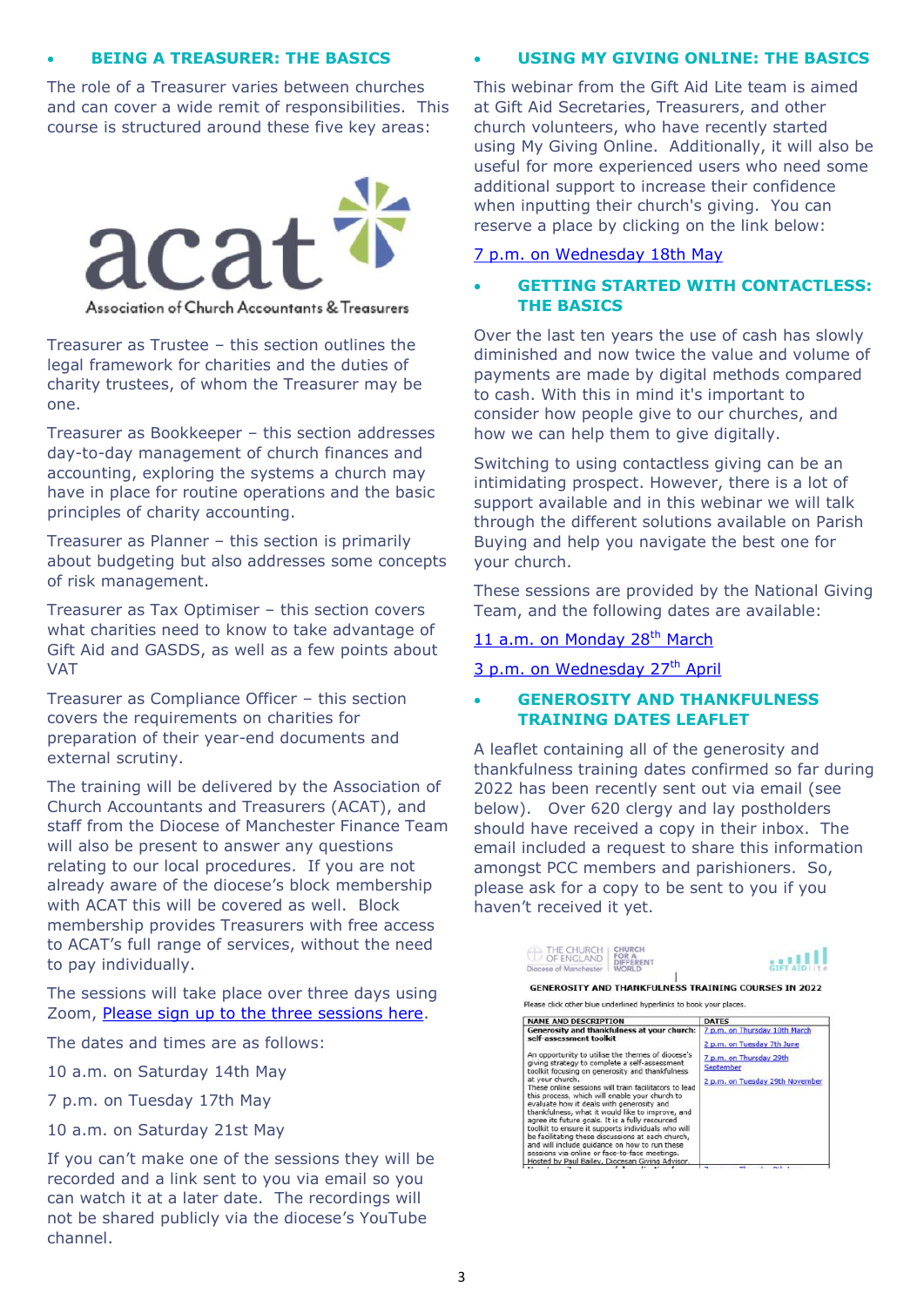### **ENTERING AGGREGATE AND ONE-OFF DONATIONS**

donation.

O Penlace Current

Declaration

Please can users of My Giving Online take care when entering the donation dates for your church's aggregate donations and one-off envelopes.

### **Aggregates**

A number of Gift Aid Secretaries are mistakenly using their inputting dates, instead of using the date of donation, when inputting their donations into My Giving Online

During the verification process it makes it difficult for the Gift Aid Lite team to match up donations against their dates.

#### **One-off envelopes**

Please ensure that donations received via one-off Gift Aid declarations are inputted with the correct dates. The donation date must be used for the declaration, valid from, and valid to dates.

To do this correctly in the donor's record, please click on the 'request a change button' (pictured right):

| the correct             | ii approved this request will add a riew entry to the donor s'ueclaration mistory. Ose this rorm primarily for old<br>declarations that have already come to an end but have never been recorded in MyGiving Online before. |       |                 |        |
|-------------------------|-----------------------------------------------------------------------------------------------------------------------------------------------------------------------------------------------------------------------------|-------|-----------------|--------|
|                         | Declaration Date*                                                                                                                                                                                                           |       |                 |        |
|                         | 08/03/2022                                                                                                                                                                                                                  | Today |                 |        |
| Gift Aid Declaration    | Valid From*                                                                                                                                                                                                                 |       |                 |        |
| <b>Declaration Date</b> | 08/03/2022                                                                                                                                                                                                                  | Today |                 |        |
|                         | Valid To*                                                                                                                                                                                                                   |       |                 |        |
| Valid From              | 08/03/2022                                                                                                                                                                                                                  | Today |                 |        |
|                         | Reason for change*                                                                                                                                                                                                          |       |                 |        |
| Valid To                | New one-off donation                                                                                                                                                                                                        |       |                 |        |
|                         |                                                                                                                                                                                                                             |       |                 |        |
|                         |                                                                                                                                                                                                                             |       | <b>O</b> Cancel | Save O |
| Request a Change        |                                                                                                                                                                                                                             |       |                 |        |

Declaration Details (\* Required fields)

# **GENEROSITY AND THANKFULNESS COFFEE MORNINGS**

We'd like to invite you to attend a new series of social events focusing on Generosity and Thankfulness in our churches. What better way to do this than the longstanding church tradition of a coffee morning!

Initially these events will take place online, but as the pandemic starts to ease we'll try to do these face-to-face later this year. They'll take place for around thirty minutes up to an hour, but if you can only drop in for a few minutes that will be fine as well.

The sessions could be used as a question and answer session, but more in-depth topics could also be covered, including:

- Gift Aid GASDS issues
- Giving and generosity
- **Fundraising**
- Thanking your donors, volunteers, and supporters
- Training requests and signposting
- Online giving and giving devices

They'll take place on the following dates between 10.30 a.m. and 11.30 a.m., and we'd love to see you there. You can book your place using the hyperlinks below, and if they change to a face-toface gathering we'll let you know:

Then, click on the 'add historic declaration button'. Pictured below, you will see the declaration, valid from, and valid to dates are all required fields. The dates must be the same as the date of

Add Historic

Declaration

- [Thursday 7th April](https://www.eventbrite.co.uk/e/274103239167)
- **[Thursday 7th July](https://www.eventbrite.co.uk/e/274107291287)**
- [Friday 9th September](https://www.eventbrite.co.uk/e/274108625277)
- [Wednesday 9th November](https://www.eventbrite.co.uk/e/274109357467)

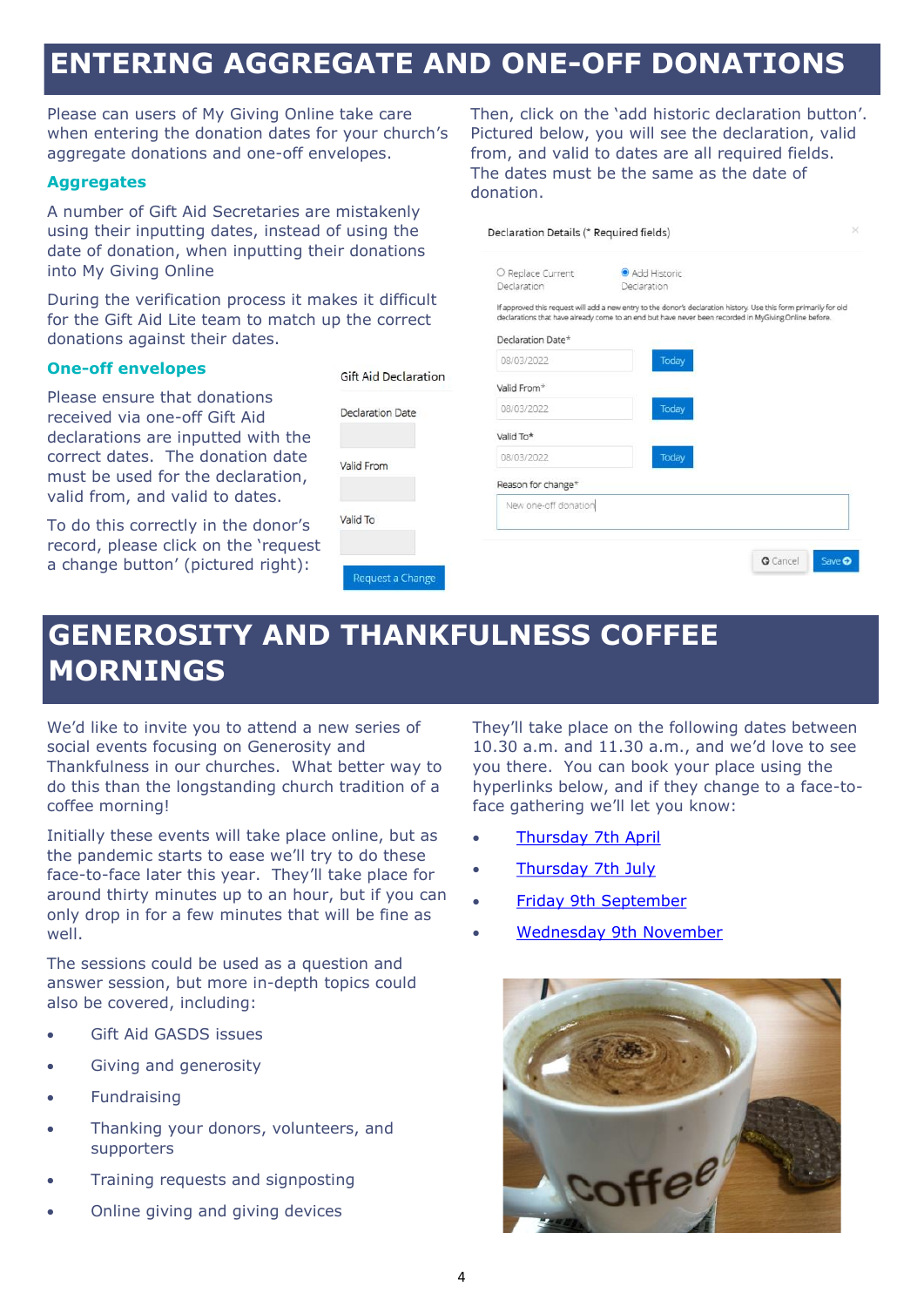## **AUTO-IMPORTING DONATIONS FROM YOUR CHURCH'S GIVE A LITTLE ACCOUNT INTO MY GIVING ONLINE**

Has your church set up a Give A Little account to accept online donations, or contactless and Chip and PIN donations via a device? If so, it is possible to auto-import them into My Giving Online.

### **Donations via a giving device**

If the donor has used a giving device with the Give A Little app installed on it, it is possible to create a digital Gift Aid declaration on it. When a Gift Aid eligible donation is completed it will be imported into My Giving Online using the details entered by the donor.

It will create a new donor record, if needed. If these details are the same as an existing donor record it will add the donations to it. However, if this information is slightly different from an existing donor record in My Giving Online it will create a new donor record.

If they are anonymous donations of £30 or less they will be claimed using the Gift Aid Small Donations Scheme (GASDS). If the anonymous donation is made using a Chip and PIN card it is not eligible for GASDS.

### **Online donations**

Online donations can also be made via your church's Give A Little account. If this has been set up, these donations will also auto-import into My Giving Online.

If the donor has completed an online Gift Aid declaration this will be used in My Giving Online to create a new donor record. If these details are the same as an existing donor record it will add the donations to it. However, if this information is slightly different from an existing donor record in My Giving Online it will create a new donor record.

Donations made online are not GASDS eligible.

### **How do I set up the link between Give A Little and My Giving Online?**

*Before you get to this stage, please contact the Gift Aid Lite team as we'll need to make a change to your user account. This is a temporary step in the process, and will soon be unnecessary once Data Developments have made a programming change.*

You need to be the administrator for your church's Give A Little account to do this for you, or ask them to share the username and password with you (the administrator can always change their password after the process has been completed).

Once you have logged into Give A Little (see below), click on the 'account' menu and then choose 'integrations'.

|                                                         |  |  | Logout |
|---------------------------------------------------------|--|--|--------|
| Overview Reports Campaigns Donors Devices Users Account |  |  |        |
| Billing Integrations Settings Security                  |  |  |        |

#### Scroll down until you can see the Data Developments logo, then click on the blue button:



### You'll be taken to a screen that looks very similar to how you log into My Giving Online, see below:

#### My Giving Online

Connect Give A Little to MYGIVING.ONLINE

| seatting a book company of the control of a grant<br>User ith | $\blacksquare$ you're logging into a secure site |
|---------------------------------------------------------------|--------------------------------------------------|
| Passworth                                                     |                                                  |
|                                                               | Contin                                           |

Enter in the username and password and click on continue. You'll then see the screen shown below which asks you to confirm the name of the church receiving the imported donations. If the church name is correct, click on the confirm button.

| <b>Give A Littler</b>                                                    | Use<br><b>START CONTRACTOR</b>                                                                                                                                                                                                                            |  |
|--------------------------------------------------------------------------|-----------------------------------------------------------------------------------------------------------------------------------------------------------------------------------------------------------------------------------------------------------|--|
| Branch<br>and the property of the control of the control and the control | What the app can do?                                                                                                                                                                                                                                      |  |
| Confirm                                                                  | Request the name and contact information stored against your branches.<br>Request a list of your branches when granted access to a Chanty or the entire<br>organisatioin.<br>Request wint of youe purposes.<br>Create donor records:<br>Record donations. |  |

Once completed, you will see a message confirming the integration has been set up successfully. Please note, donations will be autoimported after this date only. Any previous donations will need to be manually inputted, or imported from a spreadsheet (and the Gift Aid Lite team can train you how to do this).